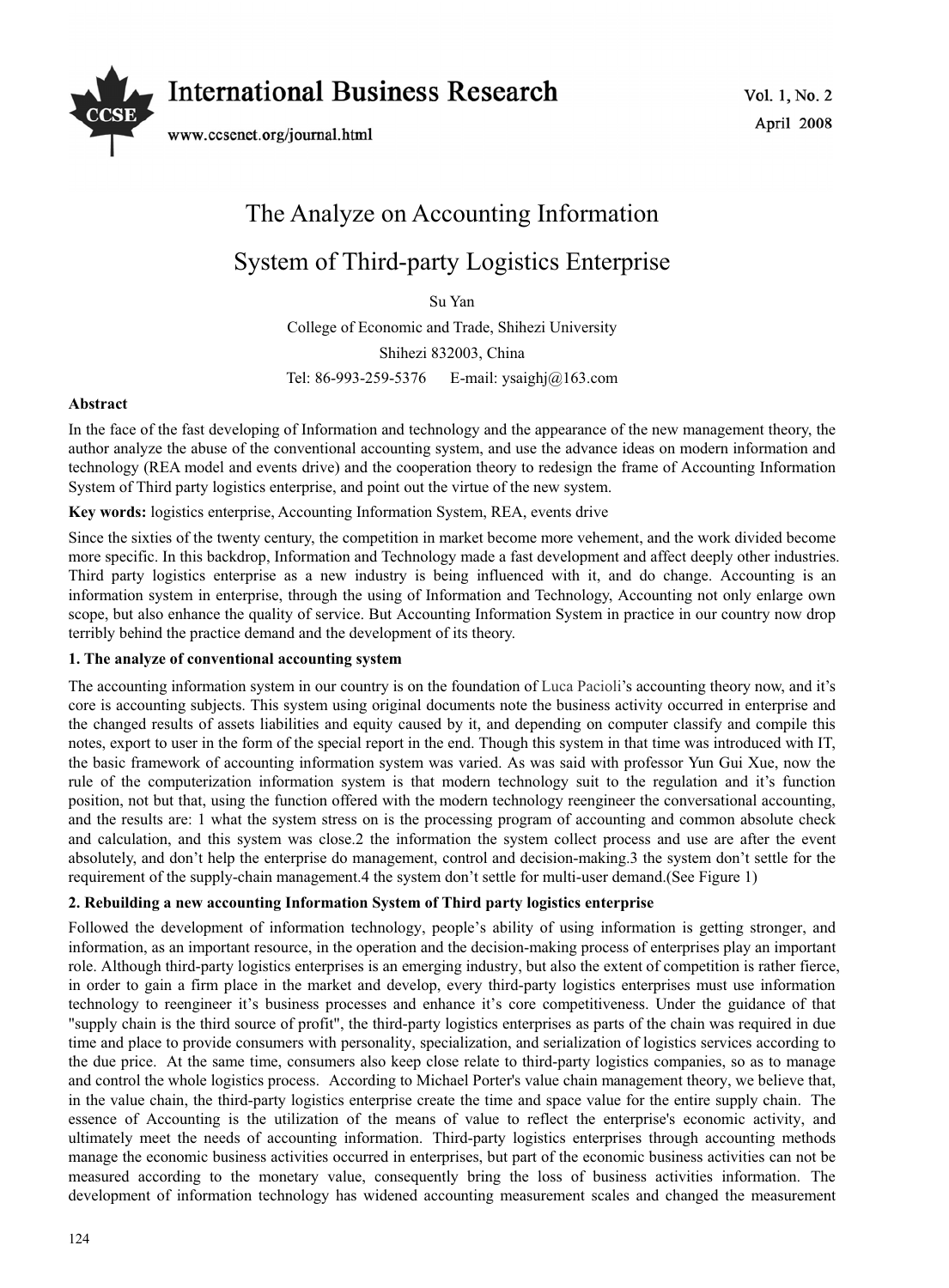scope of the third-party logistics enterprises accounting information system.

This paper mainly rebuilt the framework of third-party logistics enterprises accounting information systems by using REA model, the revised E-R model and events driven approach. The so-called E-R model is a relationship data model of classifying data information of entry system to by subject, respectively storing in a specific entity table, and establishing the linkages between the corresponding form. REA model brought forward by the American scholar William E. McCarthy's, and its main idea is to model the resource, the events and the agents of enterprise and the relationship among them. Combining the two, the economic business activities in third-party logistics enterprises are involved in the nature, the participants and the change of the enterprises' resource. According to the principle of E-R model, and all the enterprise objects can divided into three entities: events entities, resources entities and agent entities. Each entity also can be divided into more specific entities, such as agent entities including employees, suppliers, customers and other entities.

Following let's example the warehousing activities of third-party logistics enterprises, and demonstrate the process of designing model. (See Table 1)

"event-driven" is an idea in computer science, which is that most of the programs stored in database are events waiting for the completion of some activities, users according to their own needs, implement the corresponding events, the computer system respond to the events users make and transfer the particular procedure automatically to complete the user's requirements. When the idea is applied to the accounting information systems, it is that when economic business activities occurring, accounting information systems record the real situation of the activities, and don't to do any modification. Then, user-oriented event-driven procedures dealt with certain related economic business activities, ultimately the information needed was extracted by the accounting information system. We call these event-driven programs as unit events, which including not only accounting matters, but non-accounting matters. In short, it can be said that it is matter oriented all user information needs.

Based on the above ideas, and the author implement value approaches and matters approaches, combining with modern internal control technology, and rebuilt the framework of third-party logistics enterprise accounting information system, the specific architecture as shown below (See Figure 2)

From a logical perspective, the system including four major parts: business process, entity record, event-driven and usage of information.

(1) Business process. When business activities were at the time of the forthcoming, the enterprise's operational departments requested to the accounting department's budget and Standard Management Centre, and reported the business impropriating or spending resources, management control centre based on past experience and standards budget decide whether the business occur, and timely inform the operational departments.

(2) Entity record. Operational departments based on good pre-recorded format do a real record on the economic business of activities, and store it into entity DB. During this process, the accounting departments cooperate with the operation departments; do a good job of canonical operating record.

(3) Event-driven. Users through the interface of man-pc, based on their own information needs, drive some program stored in the Unite DB, the program will automatically transfer the data stored in entity DB and process, finally make feedback to the users with the gained information.

(4) Usage of information. On one hand, accountant use the information make standard-setting, confirm the budget and provide various accounting statements; on the other hand non-accountant refer to the information and other tools to do decision-making and maximize their own interests.

Clearly, such a accounting information system is a decision-making-oriented, organic and open system with having an effective internal control mechanism.

#### **3. The advantages of the accounting information system**

#### *3.1 A good cooperation*

Any thing is always linked to certain environment, exists and develops, third-party logistics enterprises in the supply chain linking play a role of a bridge. Although the third-party logistics business as a separate entity exist in the market, it and other enterprises still have to maintain a close relationship. This is because the consumers in order to ensure normal operation of their production, they must understand and control the flow and the keeping of materials timely, which calls that third-party logistics enterprises accounting information systems cooperate with up-downstream enterprises, together control and manage the value-added activities occurred in the whole supply chain, and achieve really supply chain competition. In addition, in the traditional enterprise organization mode, the enterprise's business activities are divided in accordance with the functions and implement, so the lack of co-ordination between departments the "islands of information" inevitably come into being. The new system really record and reflect the economic business activities, do not require accountants note into the system according to the pre-format, consequently avoid duplication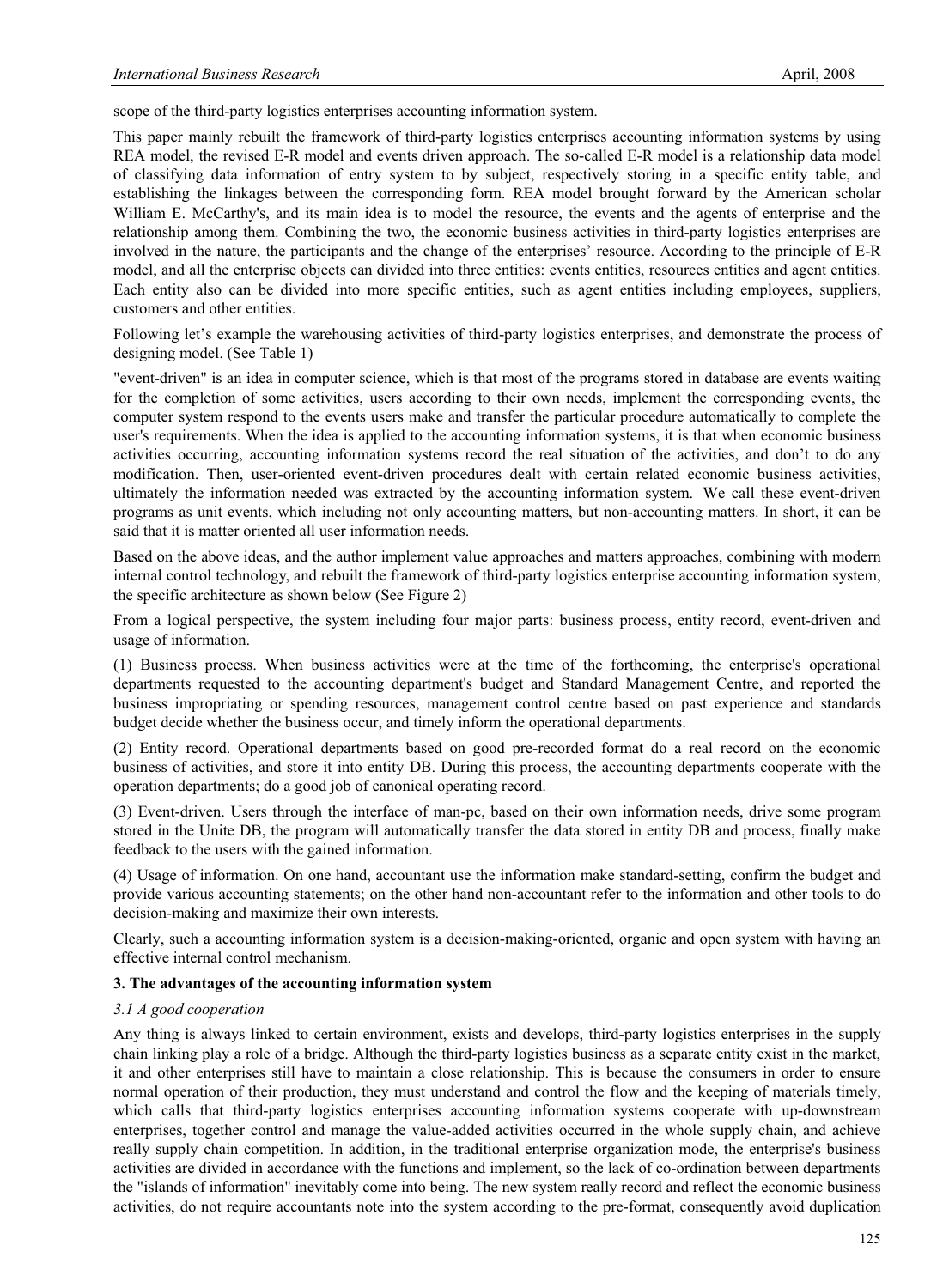of information collection and shortcomings; and accountant no longer were limited to the accounting departments, but to participate in the enterprises operational activities to coordinate other departments do well accounting information records and analytical work. In addition, other companies could line on a third party logistics enterprises accounting information system through the Internet, timely query and know the flow situation of logistics, do well their production plans.

# *3.2 To meet the needs of multi-users*

With the change of the environment, the use objects of accounting information become expansion, including all levels of enterprise management, all investment bodies outside, government agencies, intermediary organizations, and so on, among them there are accountant and non-accountant. Traditional accounting information system can only generate financial statements afforded to financial executive and fewer accounting information, which make the use objects become narrow. But in the new system entity DB record all resources and economic business activities, users through event-driven buttons on interactive interface can get the information they want. According to the value chain management, any of the activities should be the value-added process, and account is a measure means of the value of economic activity, therefore, any economic activity through the accounting information system can be measured and reflected. However, as part of the current business activities can not be measured by money, and we are currently unable to find suitable means of measuring the value, which caused some economic activities not reflected through accounting information system.

# *3.3 To control afterwards, and control in advance and in concurrent*

Account has the functions of supervision and control of the economic activities of the enterprise. And the traditional manual account and of the computer accounting system for "accounting" can only do inspection afterwards, the mistakes could not be avoided. New accounting information system integrate of real-time processing, the standard cost, authorized the approval process control, budget management, and so on, so that employees based on the standard budget, change from passive to active to manage their own activities, do Real-time check, control, and timely identify problems, correct deviations and do truly Control afterwards, in advance and in concurrent.

# **Reference**

Colanoni. C. S. R. P. Manes, and A. B. Winston(1971). "A Unified Approach to the Theory of Accounting and Information Systems". *The Accounting Review*. January,1971

Michael E. Porter Strategy and the Internet.(2001).*Harvard Business Review*, March

Ron Weber(1999), Information Systems Control and Audit. prentice-Hall, Inc., 1999

William E. McCarthy(1982)."The REA Accounting Model: A Generalized Framework for Accounting Systems in a Shared Data Environment",[J]. *The Accounting Review*, July 1982

| economic<br>activities | <b>Business</b> | E—R entity table  |           |                |
|------------------------|-----------------|-------------------|-----------|----------------|
|                        | events          | events            | resources | agents         |
|                        | entry           | Entry requisition | inventory | warehouseman   |
|                        | safekeeping     | Entry checker     | storage   | transport-team |
| warehousing            | leave           | Checked entry     |           | stevedore      |
|                        |                 | checker           |           | porter         |
|                        |                 | leave requisition |           |                |
|                        |                 | checked leave     |           |                |

Table 1. Simple warehousing activities and E—R entity table